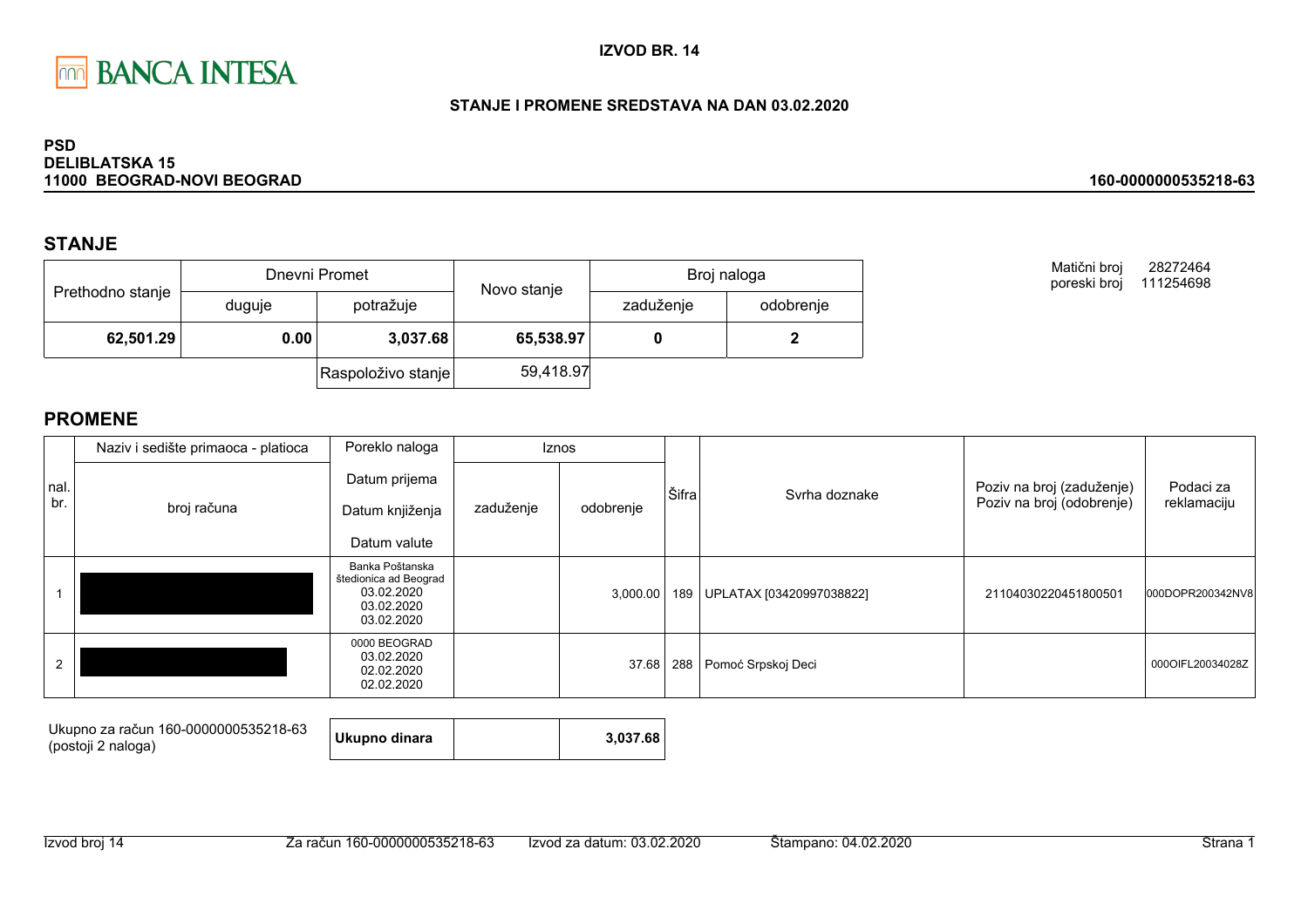| Nerealizovani nalozi / Rezervisana sredstva     |  |         |                |  |  |  |
|-------------------------------------------------|--|---------|----------------|--|--|--|
| Ukupan iznos<br>Opis<br>Broj naloga<br>Napomena |  |         |                |  |  |  |
| Rezervisana sredstva                            |  | .120.00 | Ceka izvršeni∈ |  |  |  |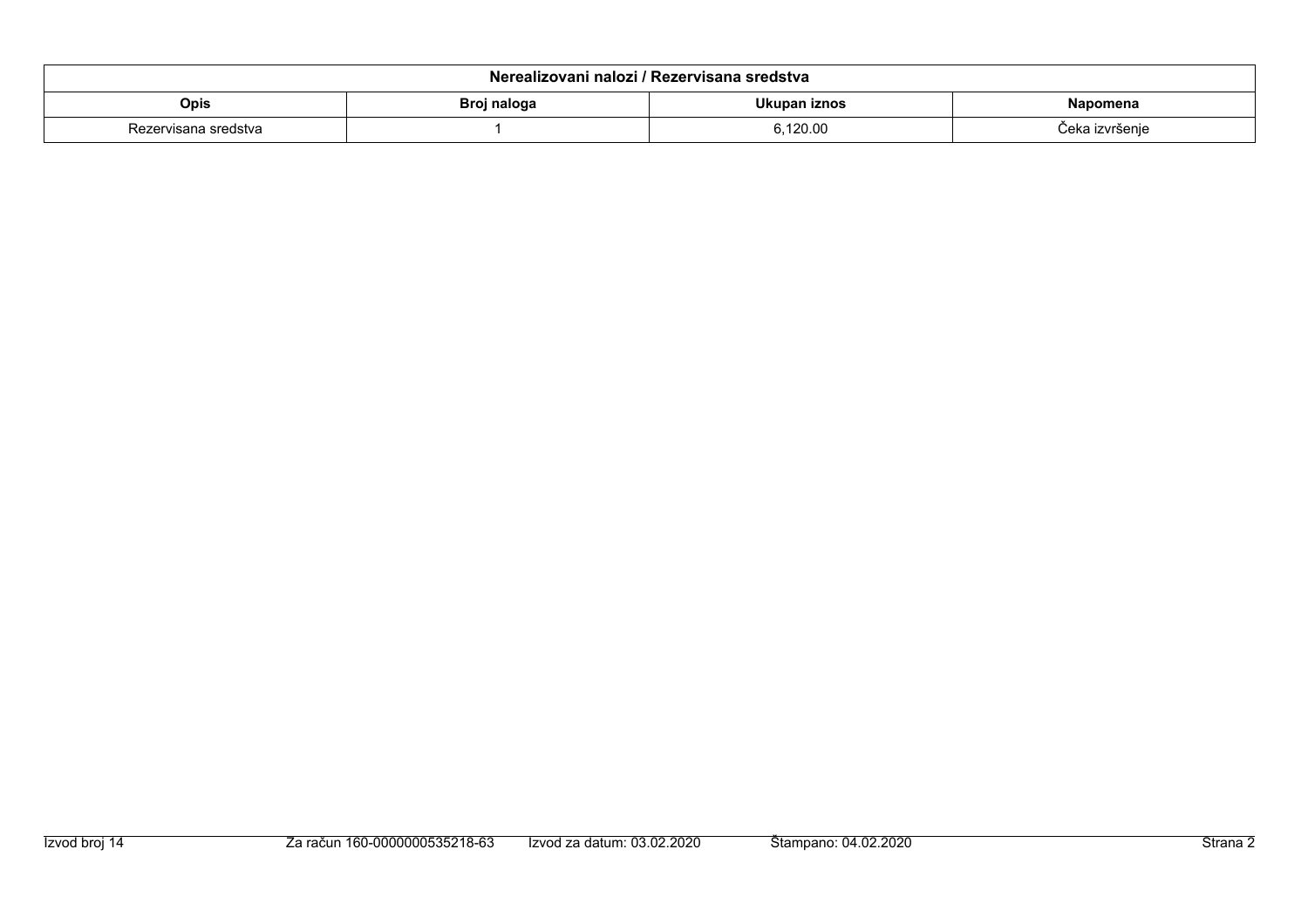

### STANJE I PROMENE SREDSTAVA NA DAN 04.02.2020

#### **PSD DELIBLATSKA 15** 11000 BEOGRAD-NOVI BEOGRAD

## **STANJE**

|                  |          | Dnevni Promet      | Novo stanje | Broj naloga |           |  |
|------------------|----------|--------------------|-------------|-------------|-----------|--|
| Prethodno stanje | duguje   | potražuje          |             | zaduženje   | odobrenje |  |
| 65,538.97        | 6,120.00 | 0.00               | 59,418.97   |             |           |  |
|                  |          | Raspoloživo stanje | 59,418.97   |             |           |  |

**PROMENE** 

|               | Naziv i sedište primaoca - platioca                                                  | Poreklo naloga                                                                          |           | <b>Iznos</b> |       |                                                                                                                     |                                                        |                          |
|---------------|--------------------------------------------------------------------------------------|-----------------------------------------------------------------------------------------|-----------|--------------|-------|---------------------------------------------------------------------------------------------------------------------|--------------------------------------------------------|--------------------------|
| I nal.<br>br. | broj računa                                                                          | Datum prijema<br>Datum knjiženja<br>Datum valute                                        | zaduženje | odobrenje    | Šifra | Syrha doznake                                                                                                       | Poziv na broj (zaduženje)<br>Poziv na broj (odobrenje) | Podaci za<br>reklamaciju |
|               | Banca Intesa AD Beograd, Milentija<br>Popovića 7b, Beograd<br>160-0000000090824-77   | 005108 Novi Beograd,<br>Milentija Popovića 7b<br>04.02.2020<br>04.02.2020<br>04.02.2020 | 6,000.00  |              | 184   | NEMANJA JOKSIMOVIĆ, debitna kartica<br>EX9281DIB0102909351.ATMBPS MAXI CMK<br>457.BEOGRAD.RS                        | 1256700412,04-FEB-20<br>108CWAR200321532,DV TID        | 108CWAR200321532         |
|               | Banca Intesa AD Beograd, Milentija<br>2 Popovića 7b, Beograd<br>160-0000000090824-77 | 005108 Novi Beograd,<br>Milentija Popovića 7b<br>04.02.2020<br>04.02.2020<br>04.02.2020 | 120.00    |              | 221   | NEMANJA JOKSIMOVIĆ, debitna kartica<br>EX9281DIB0102909351, Naknada za isplatu<br>gotovine, ATMBPS MAXI CMK 457, BE | 1256700412,04-FEB-20<br>108CHGR2003500AA,DV_TID        | 108CHGR2003500AA         |

| Ukupno za račun 160-0000000535218-63<br>(postoji 2 naloga) | Ukupno dinara | 6.120.00 |  |
|------------------------------------------------------------|---------------|----------|--|
|                                                            |               |          |  |

#### 160-0000000535218-63

28272464

Matični broj

poreski broj 111254698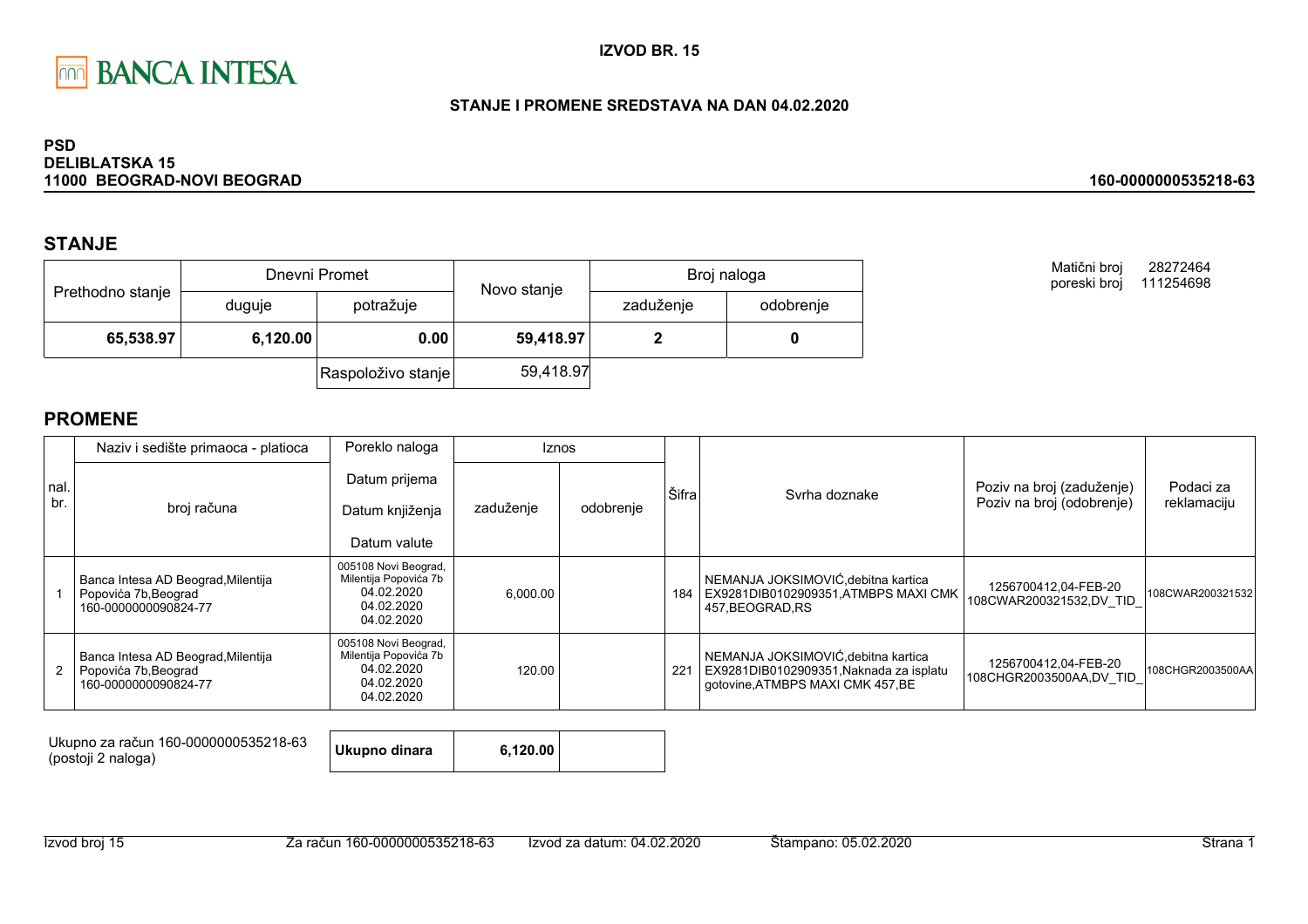

### STANJE I PROMENE SREDSTAVA NA DAN 05.02.2020

#### **PSD DELIBLATSKA 15** 11000 BEOGRAD-NOVI BEOGRAD

## **STANJE**

| Prethodno stanje |          | Dnevni Promet      | Novo stanje | Broj naloga |           |  |
|------------------|----------|--------------------|-------------|-------------|-----------|--|
|                  | duguje   | potražuje          |             | zaduženje   | odobrenje |  |
| 59,418.97        | 4,993.90 | 2,000.00           | 56,425.07   |             |           |  |
|                  |          | Raspoloživo stanje | 56,425.07   |             |           |  |

Matični broj 28272464 poreski broj 111254698

160-0000000535218-63

|      | Naziv i sedište primaoca - platioca                              | Poreklo naloga                                                     |           | <b>Iznos</b> |       |                                          |                           |                  |
|------|------------------------------------------------------------------|--------------------------------------------------------------------|-----------|--------------|-------|------------------------------------------|---------------------------|------------------|
| nal. |                                                                  | Datum prijema                                                      |           |              | Šifra | Syrha doznake                            | Poziv na broj (zaduženje) | Podaci za        |
| br.  | broj računa                                                      | Datum knjiženja                                                    | zaduženje | odobrenje    |       |                                          | Poziv na broj (odobrenje) | reklamaciju      |
|      |                                                                  | Datum valute                                                       |           |              |       |                                          |                           |                  |
|      | Ivanovic Liig - TR Savic 9396, Ivanovci,<br>160-0000000494150-77 | 999905 OfficeBanking<br>05.02.2020<br>05.02.2020<br>05.02.2020     | 4,993.90  |              | 221   | Promet robe i usluga - finalna potrosnja |                           | 955PLIE200360CR3 |
|      |                                                                  | Mobi Banka AD<br>Beograd<br>05.02.2020<br>05.02.2020<br>05.02.2020 |           | 2,000.00     |       | 289 Pomoc [00417730762001]               |                           | 000DOPR2003602XU |

| Ukupno za račun 160-0000000535218-63<br>(postoji 2 naloga) | Ukupno dinara | 4.993.90 | 2.000.00 |
|------------------------------------------------------------|---------------|----------|----------|
|                                                            |               |          |          |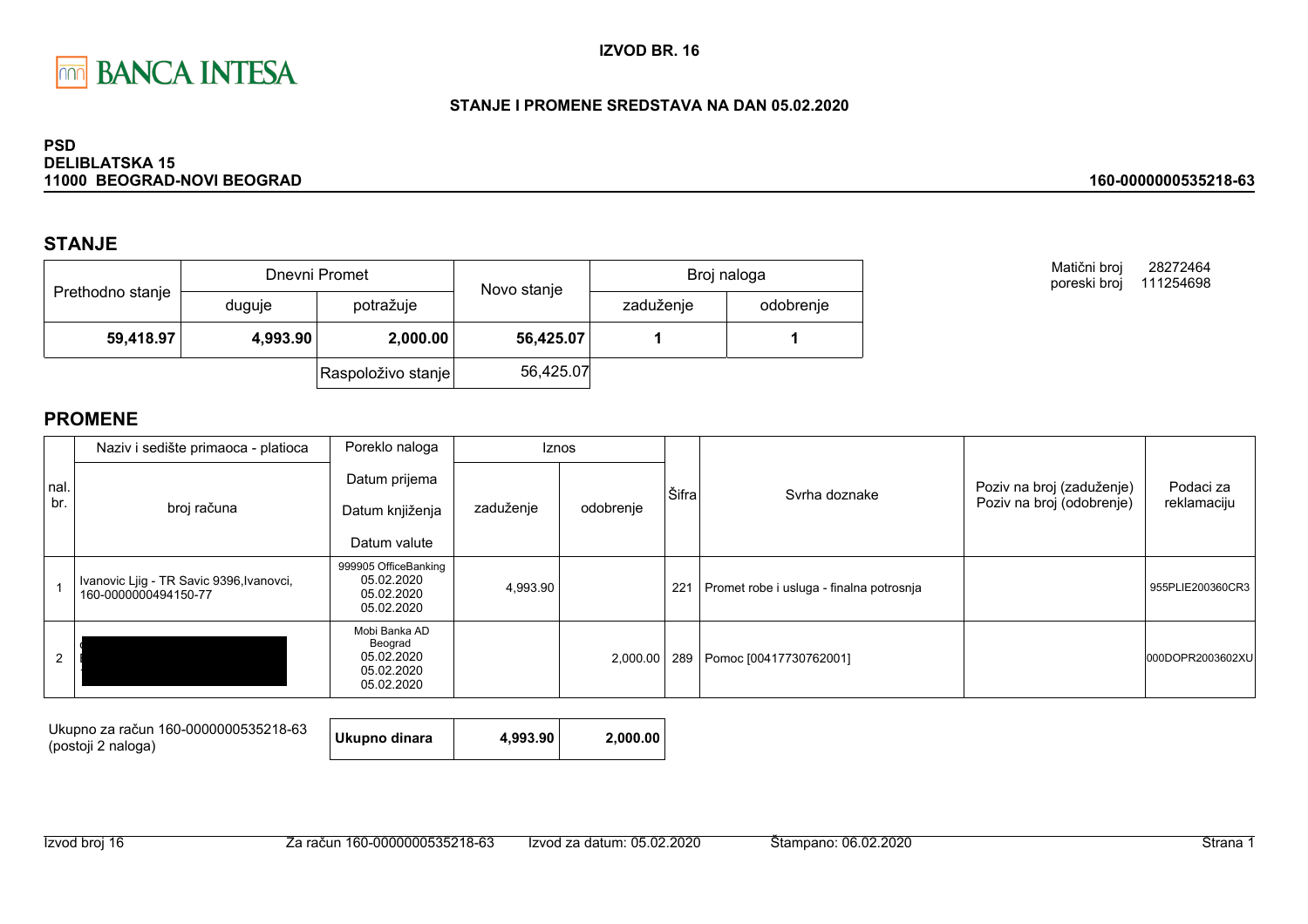

### STANJE I PROMENE SREDSTAVA NA DAN 06.02.2020

#### **PSD DELIBLATSKA 15** 11000 BEOGRAD-NOVI BEOGRAD

## **STANJE**

| Prethodno stanje |                  | Dnevni Promet      | Novo stanje | Broj naloga |           |  |
|------------------|------------------|--------------------|-------------|-------------|-----------|--|
|                  | duguje           | potražuje          |             | zaduženje   | odobrenje |  |
| 56,425.07        | 0.00<br>5,600.00 |                    | 62,025.07   |             |           |  |
|                  |                  | Raspoloživo stanje | 62,025.07   |             |           |  |

Matični broj 28272464 poreski broj 111254698

160-0000000535218-63

|             | Naziv i sedište primaoca - platioca | Poreklo naloga                                                           |           | <b>Iznos</b> |       |                                |                                                        |                          |
|-------------|-------------------------------------|--------------------------------------------------------------------------|-----------|--------------|-------|--------------------------------|--------------------------------------------------------|--------------------------|
| nal.<br>br. | broj računa                         | Datum prijema<br>Datum knjiženja<br>Datum valute                         | zaduženje | odobrenje    | Šifra | Syrha doznake                  | Poziv na broj (zaduženje)<br>Poziv na broj (odobrenje) | Podaci za<br>reklamaciju |
|             |                                     | Raiffeisen banka ad<br>Beograd<br>06.02.2020<br>06.02.2020<br>06.02.2020 |           | 3,000.00     | 988   | DONACIJE [5376200379385184]    |                                                        | 000DOPR2003727QX         |
| 2           |                                     | 0000 BEOGRAD<br>06.02.2020<br>06.02.2020<br>06.02.2020                   |           | 2,000.00     |       | 289 Donacija                   |                                                        | 000OIFL2003704L3         |
| 3           |                                     | 0000 BEOGRAD<br>06.02.2020<br>06.02.2020<br>06.02.2020                   |           | 500.00       | 289   | transakcije po nalogu gradjana |                                                        | 000OIFL2003700HJ         |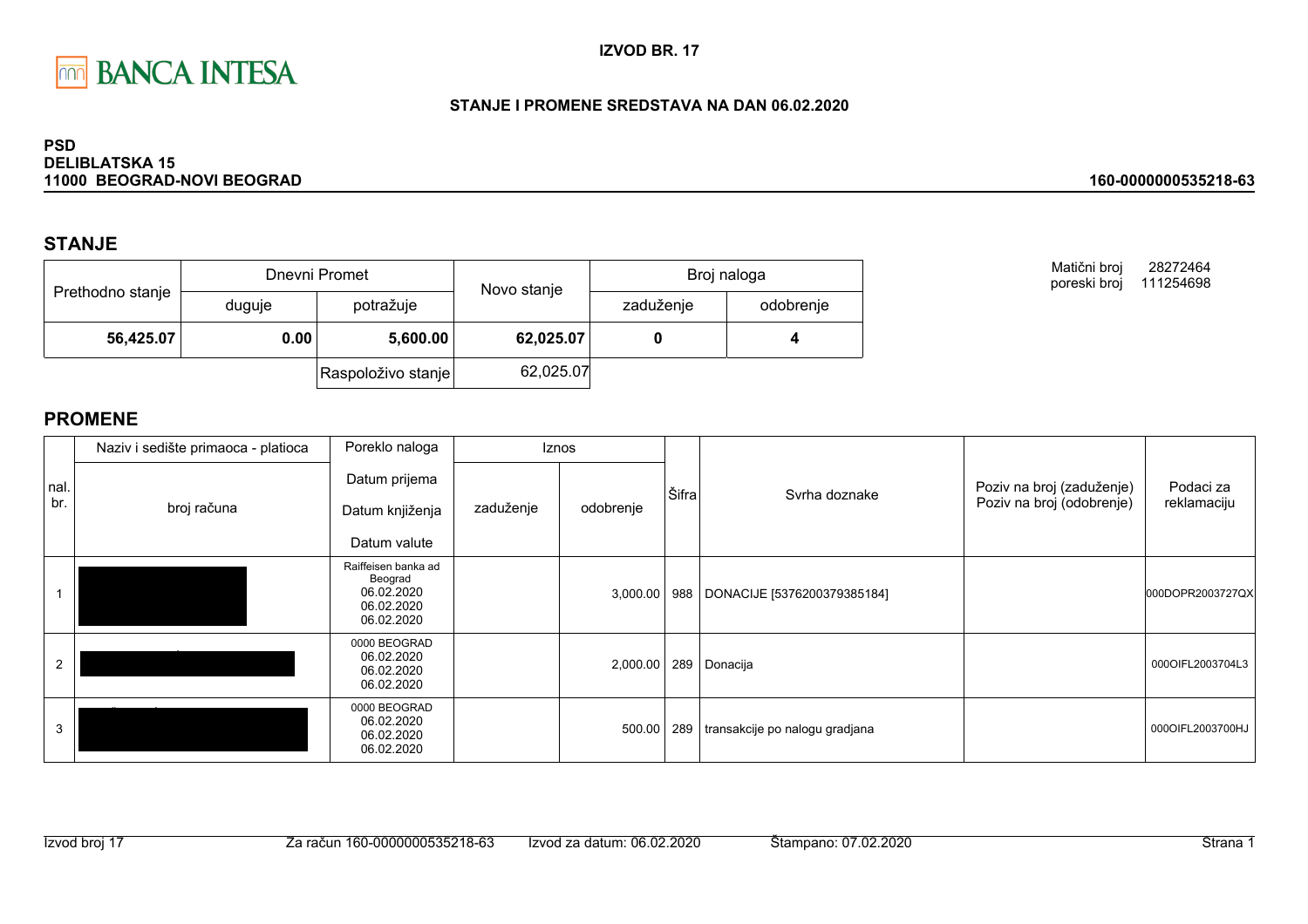| Ukupno za račun 160-0000000535218-63<br>(postoji 4 naloga) | Ukupno dinara |  | 5.600.00 |
|------------------------------------------------------------|---------------|--|----------|
|------------------------------------------------------------|---------------|--|----------|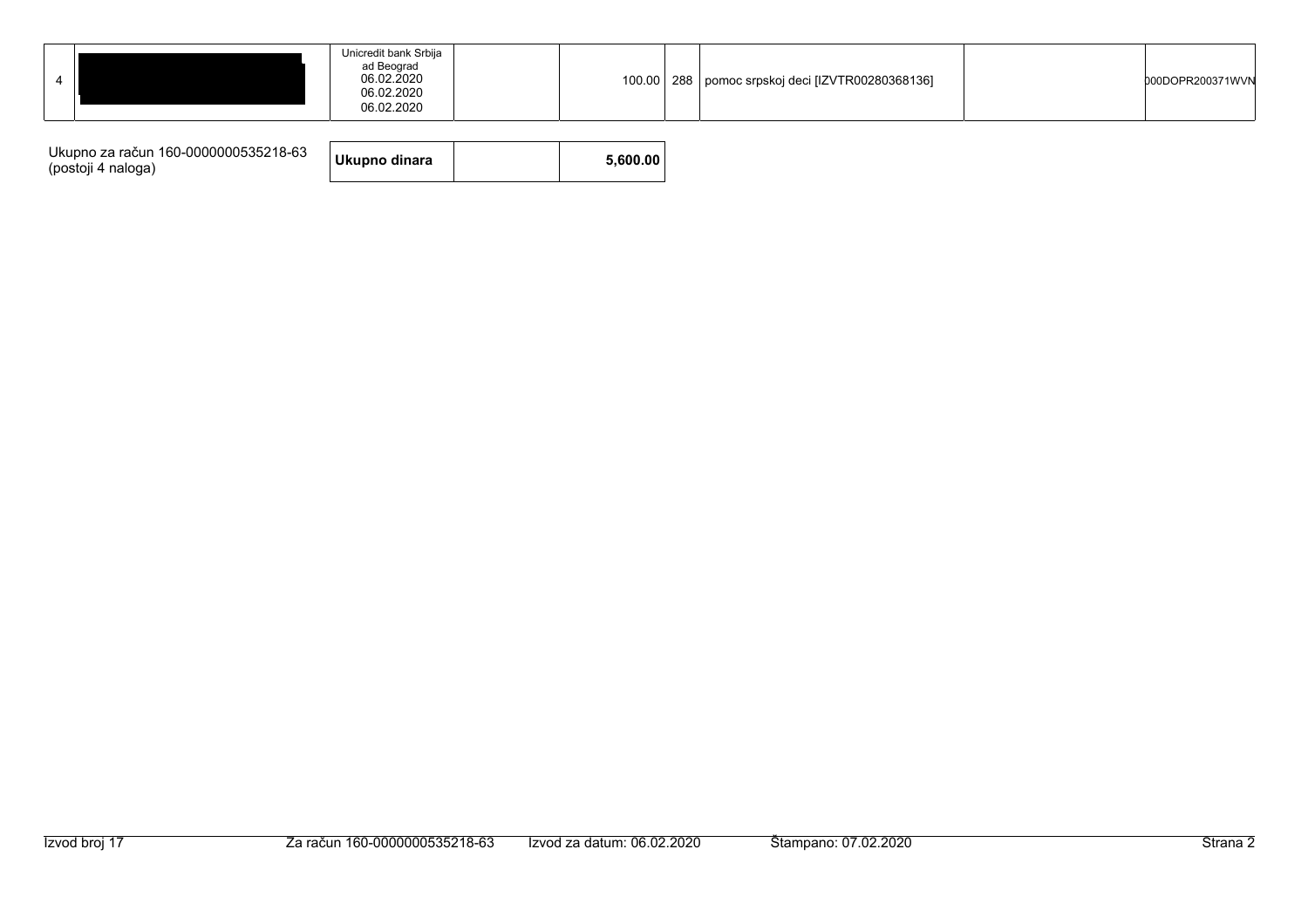

### STANJE I PROMENE SREDSTAVA NA DAN 07.02.2020

#### **PSD DELIBLATSKA 15** 11000 BEOGRAD-NOVI BEOGRAD

## **STANJE**

| Prethodno stanje |          | Dnevni Promet      | Novo stanje | Broj naloga |           |  |
|------------------|----------|--------------------|-------------|-------------|-----------|--|
|                  | duguje   | potražuje          |             | zaduženje   | odobrenje |  |
| 62,025.07        | 7,000.00 | 0.00               | 55,025.07   |             |           |  |
|                  |          | Raspoloživo stanje | 55,025.07   |             |           |  |

Matični broj 28272464 poreski broj 111254698

160-0000000535218-63

|             | Naziv i sedište primaoca - platioca                                | Poreklo naloga                                                 |           | <b>Iznos</b> |       |                                          |                                                        |                          |
|-------------|--------------------------------------------------------------------|----------------------------------------------------------------|-----------|--------------|-------|------------------------------------------|--------------------------------------------------------|--------------------------|
| nal.<br>br. | broj računa                                                        | Datum prijema<br>Datum knjiženja<br>Datum valute               | zaduženje | odobrenje    | Šifra | Svrha doznake                            | Poziv na broj (zaduženje)<br>Poziv na broj (odobrenje) | Podaci za<br>reklamaciju |
|             | Dugme sptr, M. Stojanovica 280, Vracev Gaj<br>205-0000000013663-33 | 999905 OfficeBanking<br>07.02.2020<br>07.02.2020<br>07.02.2020 | 7.000.00  |              | 221   | Promet robe i usluga - finalna potrosnja |                                                        | 955PLBE200380YAH         |

| Ukupno za račun 160-0000000535218-63 | Ukupno dinara | 7,000.00 |  |
|--------------------------------------|---------------|----------|--|
| (postoji 1 naloga)                   |               |          |  |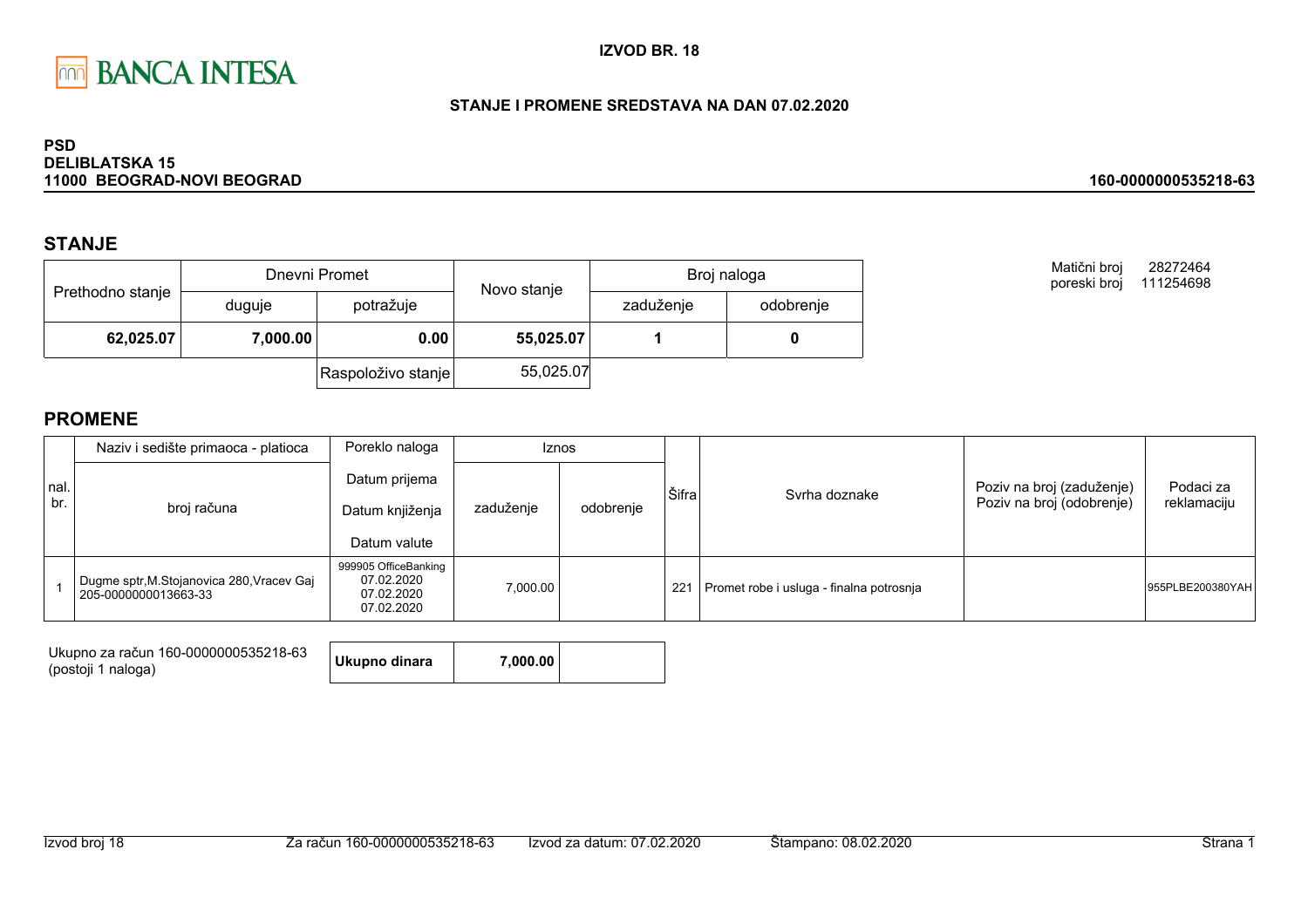

### STANJE I PROMENE SREDSTAVA NA DAN 10.02.2020

#### **PSD DELIBLATSKA 15** 11000 BEOGRAD-NOVI BEOGRAD

## **STANJE**

|                  |          | Dnevni Promet      | Novo stanje | Broj naloga |           |  |
|------------------|----------|--------------------|-------------|-------------|-----------|--|
| Prethodno stanje | duguje   | potražuje          |             | zaduženje   | odobrenje |  |
| 55,025.07        | 5,104.77 | 0.00               | 49,920.30   |             |           |  |
|                  |          | Raspoloživo stanje | 49,920.30   |             |           |  |

|                                                | Matični broj | 28272464              |        |
|------------------------------------------------|--------------|-----------------------|--------|
|                                                | poreski broj | 111254698             |        |
| Obračun provizije za usluge platnog prometa    |              |                       |        |
| Period                                         |              | 2020.02.01-2020.02.10 |        |
| Ukupna provizija                               |              |                       | 145.00 |
| Bezgotovinski nalozi                           |              |                       | 145.00 |
| Uplate / Isplate                               |              |                       |        |
| Prov. za vođenje rač.                          |              |                       | 0.00   |
| OsloboÄ'eno poreza po Ä?lanu 25. Zakona o PDV. |              |                       |        |

## **PROMENE**

|                | Naziv i sedište primaoca - platioca                                                | Poreklo naloga                                                                          |           | <b>Iznos</b> |       |                                                                                             |                           |                  |
|----------------|------------------------------------------------------------------------------------|-----------------------------------------------------------------------------------------|-----------|--------------|-------|---------------------------------------------------------------------------------------------|---------------------------|------------------|
| nal            |                                                                                    | Datum prijema                                                                           |           |              | Šifra |                                                                                             | Poziv na broj (zaduženje) | Podaci za        |
| br.            | broj računa                                                                        | Datum knjiženja                                                                         | zaduženje | odobrenje    |       | Svrha doznake                                                                               | Poziv na broj (odobrenje) | reklamaciju      |
|                |                                                                                    | Datum valute                                                                            |           |              |       |                                                                                             |                           |                  |
|                | DOO Metal VM, 15 Novembra 121, Presevo<br>205-0000000049922-90                     | 999905 OfficeBanking<br>10.02.2020<br>10.02.2020<br>10.02.2020                          | 4,959.77  |              | 221   | Promet robe i usluga - finalna potrosnja -<br>pomoc za porodicu Apostolovic                 |                           | 955PLBE2004115M7 |
| $\overline{2}$ | Banca Intesa AD Beograd, Milentija<br>Popovića 7b, Beograd<br>160-0000000090824-77 | 005108 Novi Beograd,<br>Milentija Popovića 7b<br>10.02.2020<br>10.02.2020<br>10.02.2020 | 145.00    |              | 221   | OBRAČUN TARIFE NA USLUGE PLATNOG<br>PROMETA ZA PERIOD: OD - 01-feb-2020<br>DO - 10-feb-2020 | 160000000053521863        | 108PLTR2004100X8 |

Ukupno za račun 160-0000000535218-63 (postoji 2 naloga)

Ukupno dinara 5,104.77

Izvod broj 19

160-0000000535218-63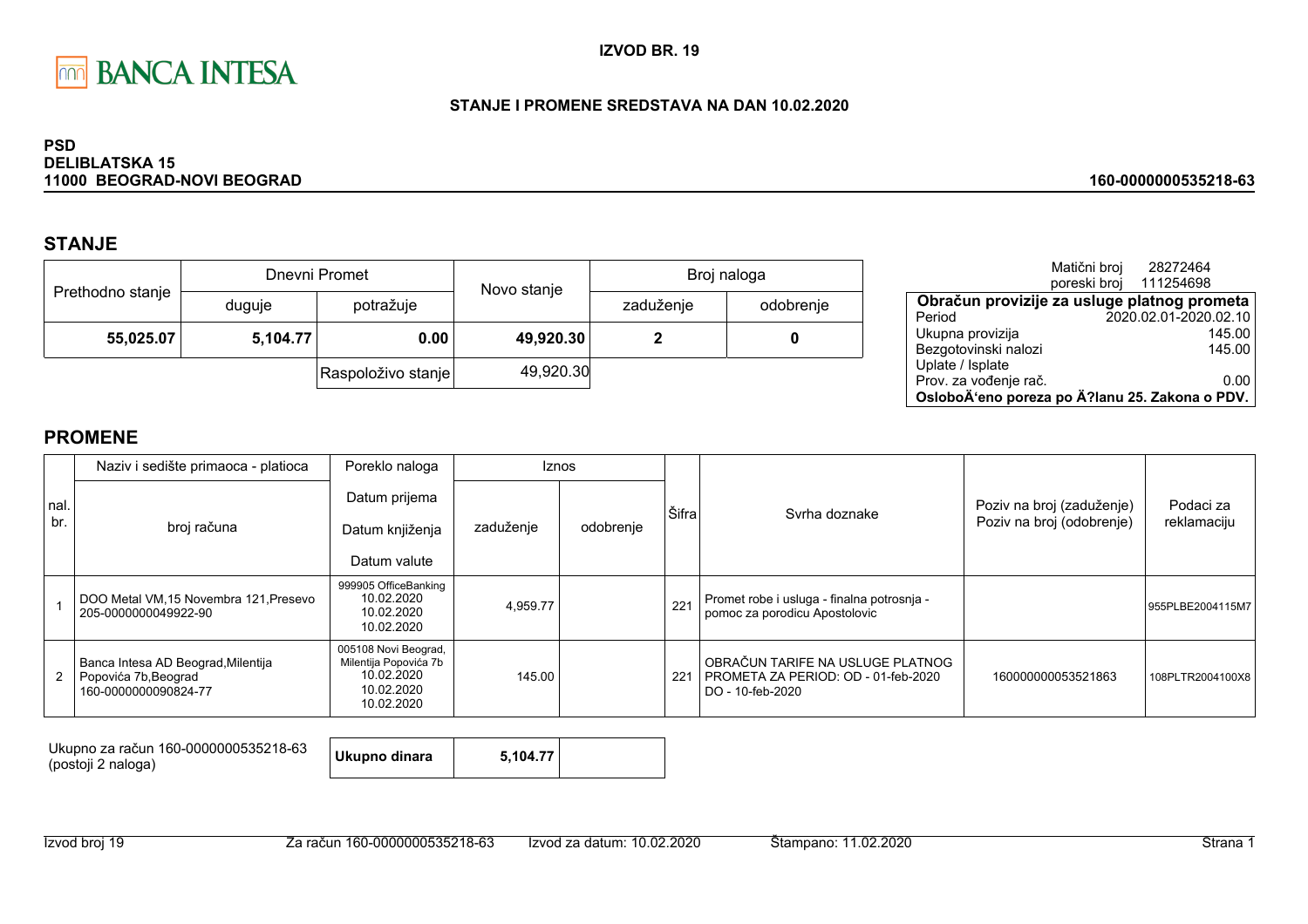

### STANJE I PROMENE SREDSTAVA NA DAN 19.02.2020

#### **PSD DELIBLATSKA 15** 11000 BEOGRAD-NOVI BEOGRAD

## **STANJE**

| Prethodno stanje |        | Dnevni Promet      | Novo stanje | Broj naloga |           |  |
|------------------|--------|--------------------|-------------|-------------|-----------|--|
|                  | duguje | potražuje          |             | zaduženje   | odobrenje |  |
| 49,920.30        | 0.00   | 11,700.00          | 61,620.30   |             |           |  |
|                  |        | Raspoloživo stanje | 61,620.30   |             |           |  |

Matični broj 28272464 poreski broj 111254698

160-0000000535218-63

|             | Naziv i sedište primaoca - platioca | Poreklo naloga                                                             |           | <b>Iznos</b> | Šifra |                         |                                                        |                          |
|-------------|-------------------------------------|----------------------------------------------------------------------------|-----------|--------------|-------|-------------------------|--------------------------------------------------------|--------------------------|
| nal.<br>br. | broj računa                         | Datum prijema<br>Datum knjiženja<br>Datum valute                           | zaduženje | odobrenje    |       | Svrha doznake           | Poziv na broj (zaduženje)<br>Poziv na broj (odobrenje) | Podaci za<br>reklamaciju |
|             |                                     | Vojvođanska banka ad<br>Novi Sad<br>19.02.2020<br>19.02.2020<br>19.02.2020 |           | 11,700.00    | 189   | POMOC [822287201357001] | PP-0034186787                                          | 000DOPR200501PIS         |

| Ukupno za račun 160-0000000535218-63<br>(postoji 1 naloga) | Ukupno dinara |  | 11.700.00 |
|------------------------------------------------------------|---------------|--|-----------|
|------------------------------------------------------------|---------------|--|-----------|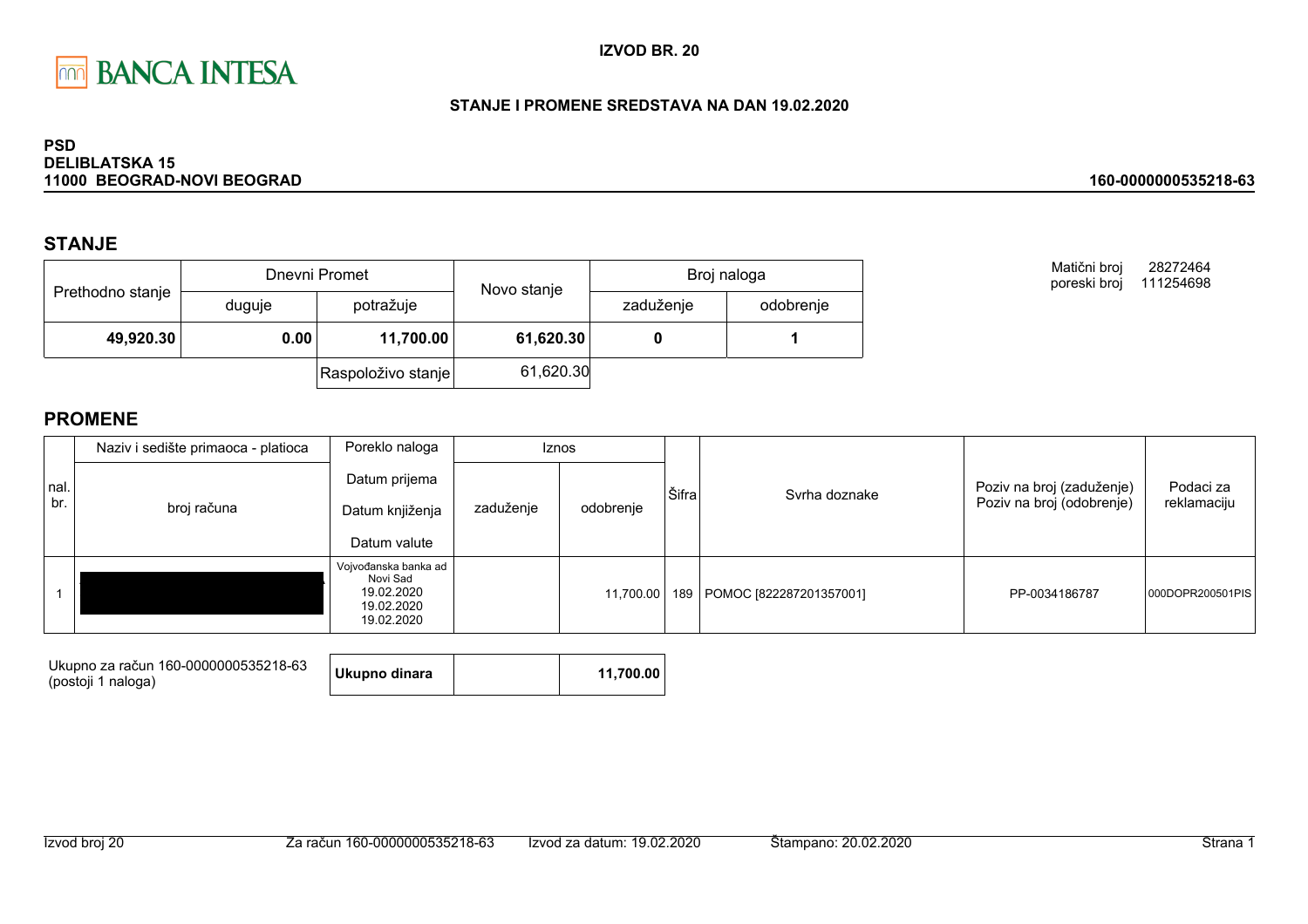

#### STANJE I PROMENE SREDSTAVA NA DAN 21.02.2020

#### **PSD DELIBLATSKA 15** 11000 BEOGRAD-NOVI BEOGRAD

## **STANJE**

| Prethodno stanje |          | Dnevni Promet      | Novo stanje | Broj naloga |           |  |
|------------------|----------|--------------------|-------------|-------------|-----------|--|
|                  | duguje   | potražuje          |             | zaduženje   | odobrenje |  |
| 61,620.30        | 7,000.00 | 0.00               | 54,620.30   |             |           |  |
|                  |          | Raspoloživo stanje | 54,620.30   |             |           |  |

Matični broj 28272464 poreski broj 111254698

160-0000000535218-63

|              | Naziv i sedište primaoca - platioca                                | Poreklo naloga                                                 | <b>Iznos</b> |           |       |                                          |                                                        |                          |
|--------------|--------------------------------------------------------------------|----------------------------------------------------------------|--------------|-----------|-------|------------------------------------------|--------------------------------------------------------|--------------------------|
| Inal.<br>br. | broj računa                                                        | Datum prijema<br>Datum knjiženja<br>Datum valute               | zaduženje    | odobrenje | Šifra | Svrha doznake                            | Poziv na broj (zaduženje)<br>Poziv na broj (odobrenje) | Podaci za<br>reklamaciju |
|              | Dugme sptr, M. Stojanovica 280, Vracev Gaj<br>205-0000000013663-33 | 999905 OfficeBanking<br>21.02.2020<br>21.02.2020<br>21.02.2020 | 7.000.00     |           | 221   | Promet robe i usluga - finalna potrosnja |                                                        | 955PLBE200520OIW         |

| Ukupno za račun 160-0000000535218-63<br>(postoji 1 naloga) | Ukupno dinara | 7.000.00 |  |
|------------------------------------------------------------|---------------|----------|--|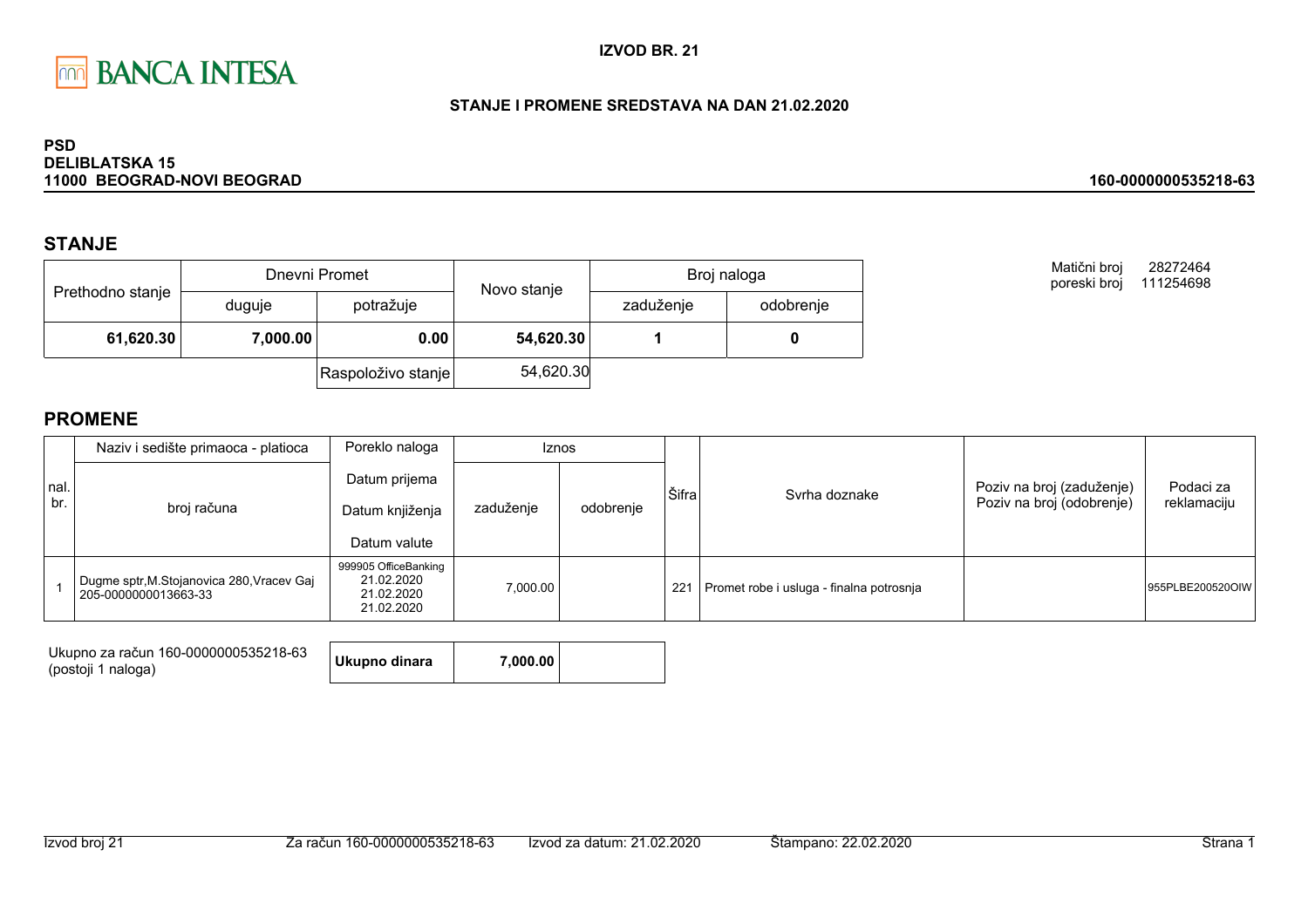

#### STANJE I PROMENE SREDSTAVA NA DAN 24.02.2020

#### **PSD DELIBLATSKA 15** 11000 BEOGRAD-NOVI BEOGRAD

## **STANJE**

|                  |          | Dnevni Promet      | Novo stanje | Broj naloga |           |  |
|------------------|----------|--------------------|-------------|-------------|-----------|--|
| Prethodno stanje | duguje   | potražuje          |             | zaduženje   | odobrenje |  |
| 54,620.30        | 4,001.70 | 0.00               | 50,618.60   |             |           |  |
|                  |          | Raspoloživo stanje | 50,618.60   |             |           |  |

Matični broj 28272464 poreski broj 111254698

160-0000000535218-63

|              | Naziv i sedište primaoca - platioca                             | Poreklo naloga                                                 | <b>Iznos</b> |           |       |                                                |                                                        |                          |
|--------------|-----------------------------------------------------------------|----------------------------------------------------------------|--------------|-----------|-------|------------------------------------------------|--------------------------------------------------------|--------------------------|
| Inal.<br>br. | broj računa                                                     | Datum prijema<br>Datum knjiženja<br>Datum valute               | zaduženje    | odobrenje | Šifra | Svrha doznake                                  | Poziv na broj (zaduženje)<br>Poziv na broj (odobrenje) | Podaci za<br>reklamaciju |
|              | Tekijanka D.O.O. Tekija, Djerdapska 12,<br>160-0000000093891-91 | 999905 OfficeBanking<br>24.02.2020<br>24.02.2020<br>24.02.2020 | 4.001.70     |           |       | 220   Promet robe i usluga - finalna potrosnja |                                                        | 955PLIE200550BVA         |

| Ukupno dinara<br>4,001.70<br>(postoji 1 naloga) | Ukupno za račun 160-0000000535218-63 |  |  |
|-------------------------------------------------|--------------------------------------|--|--|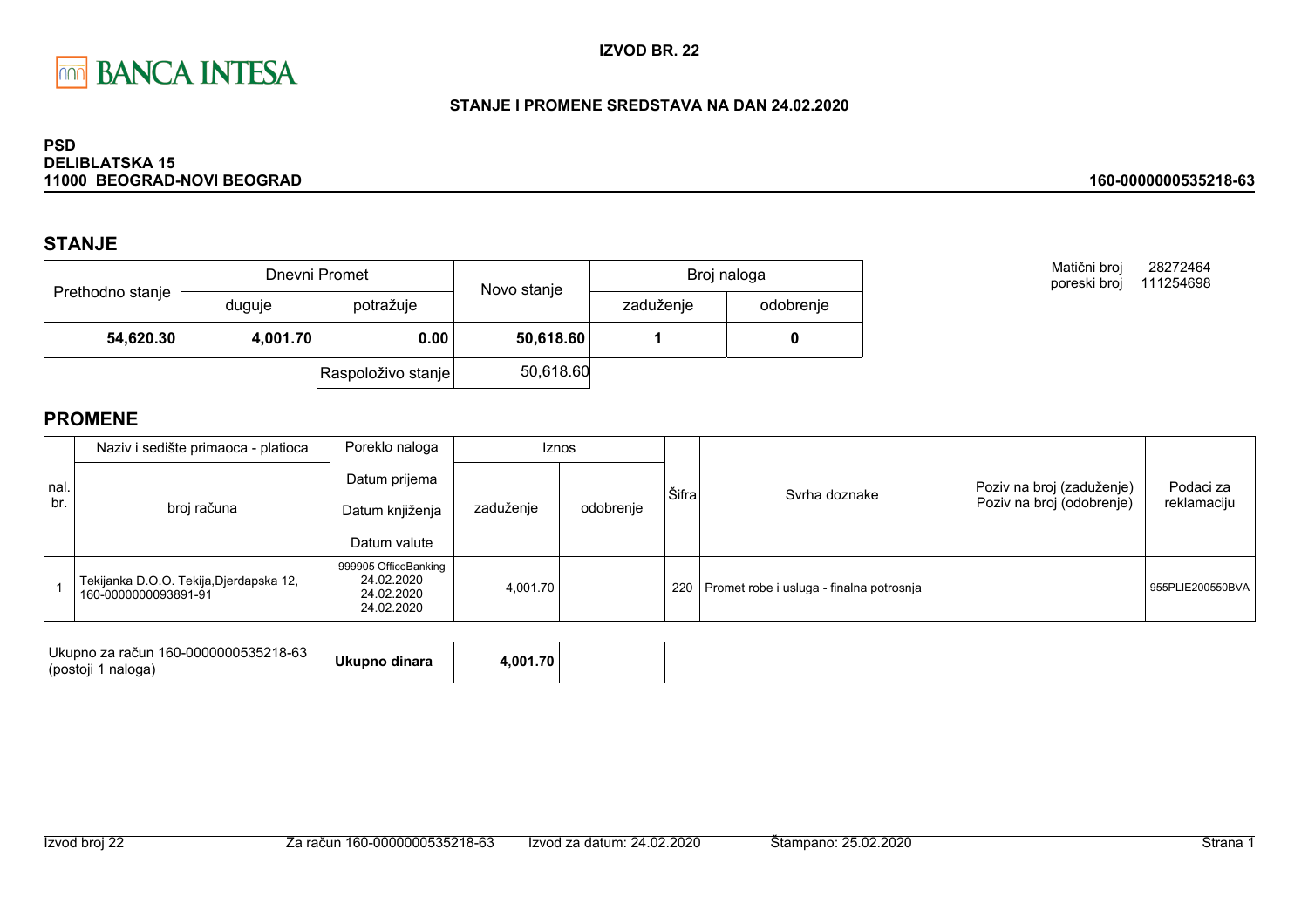

#### STANJE I PROMENE SREDSTAVA NA DAN 25.02.2020

#### **PSD DELIBLATSKA 15** 11000 BEOGRAD-NOVI BEOGRAD

## **STANJE**

|                  |        | Dnevni Promet      | Novo stanje | Broj naloga |           |  |
|------------------|--------|--------------------|-------------|-------------|-----------|--|
| Prethodno stanje | duguje | potražuje          |             | zaduženje   | odobrenje |  |
| 50,618.60        | 0.00   | 49.20              | 50,667.80   |             |           |  |
|                  |        | Raspoloživo stanje | 50,667.80   |             |           |  |

Matični broj 28272464 poreski broj 111254698

160-0000000535218-63

|             | Naziv i sedište primaoca - platioca | Poreklo naloga                                         |           | Iznos     |       |                        |                                                        |                          |
|-------------|-------------------------------------|--------------------------------------------------------|-----------|-----------|-------|------------------------|--------------------------------------------------------|--------------------------|
| nal.<br>br. | broj računa                         | Datum prijema<br>Datum knjiženja<br>Datum valute       | zaduženje | odobrenje | Šifra | Syrha doznake          | Poziv na broj (zaduženje)<br>Poziv na broj (odobrenje) | Podaci za<br>reklamaciju |
|             |                                     | 0000 BEOGRAD<br>25.02.2020<br>25.02.2020<br>25.02.2020 |           | 49.20     |       | 288 Pomoć Srpskoj Deci |                                                        | 000OIFL200560152         |

| Ukupno za račun 160-0000000535218-63 | Ukupno dinara | 49.20 |
|--------------------------------------|---------------|-------|
| (postoji 1 naloga)                   |               |       |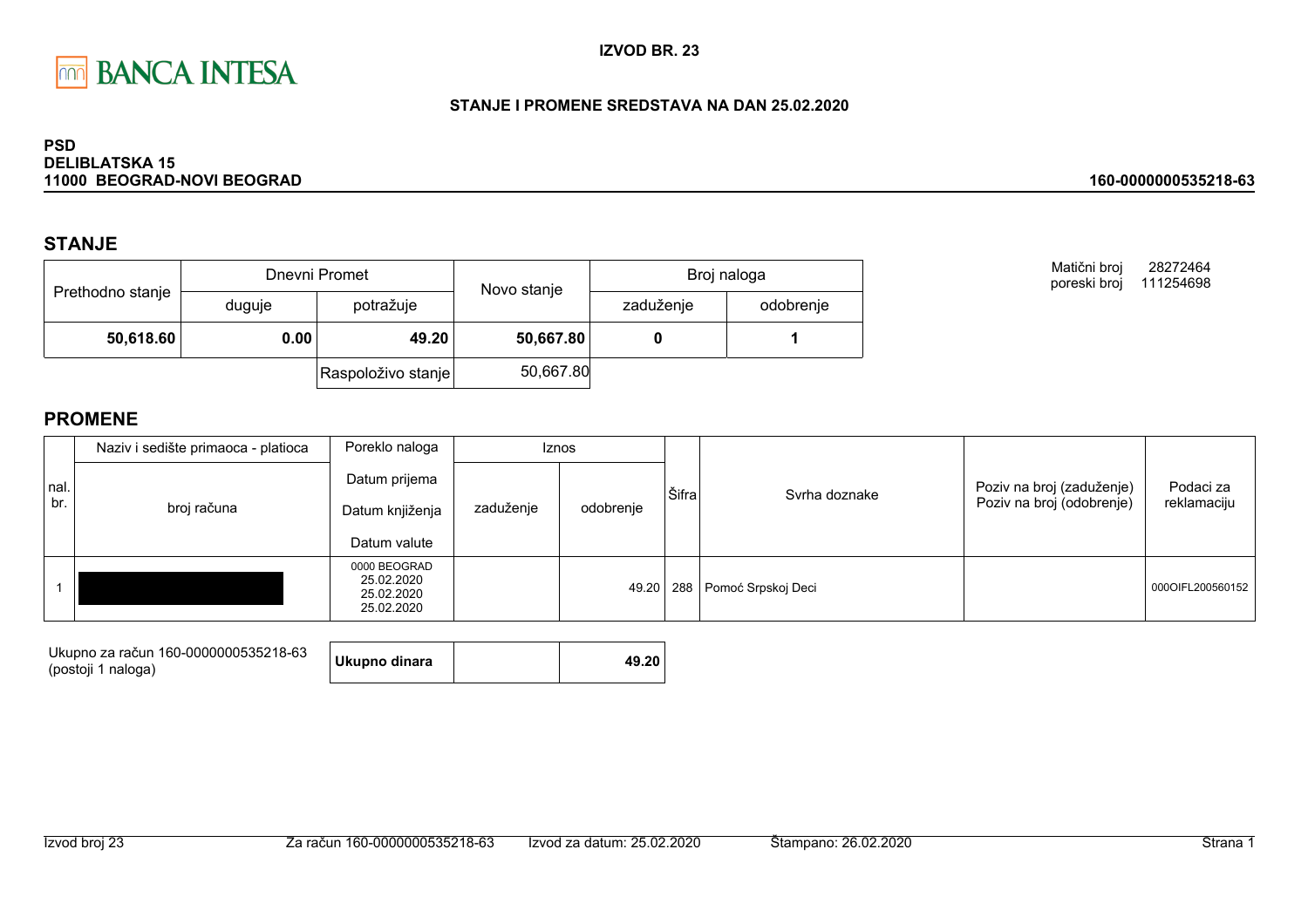

#### STANJE I PROMENE SREDSTAVA NA DAN 28.02.2020

#### **PSD DELIBLATSKA 15** 11000 BEOGRAD-NOVI BEOGRAD

## **STANJE**

|                  |        | Dnevni Promet      | Novo stanje | Broj naloga |           |  |
|------------------|--------|--------------------|-------------|-------------|-----------|--|
| Prethodno stanje | duguje | potražuje          |             | zaduženje   | odobrenje |  |
| 50,667.80        | 0.00   | 105.45             | 50,773.25   |             |           |  |
|                  |        | Raspoloživo stanje | 50,773.25   |             |           |  |

Matični broj 28272464 poreski broj 111254698

160-0000000535218-63

|             | Naziv i sedište primaoca - platioca | Poreklo naloga                                         | <b>Iznos</b> |           |       |                                   |                                                        |                          |
|-------------|-------------------------------------|--------------------------------------------------------|--------------|-----------|-------|-----------------------------------|--------------------------------------------------------|--------------------------|
| nal.<br>br. | broj računa                         | Datum prijema<br>Datum knjiženja<br>Datum valute       | zaduženje    | odobrenje | Šifra | Syrha doznake                     | Poziv na broj (zaduženje)<br>Poziv na broj (odobrenje) | Podaci za<br>reklamaciju |
|             |                                     | 0000 BEOGRAD<br>28.02.2020<br>28.02.2020<br>28.02.2020 |              |           |       | 105.45   288   Pomoć Srpskoj Deci |                                                        | 000OIFL2005906R9         |

| Ukupno za račun 160-0000000535218-63 | Ukupno dinara | 105.45 |
|--------------------------------------|---------------|--------|
| (postoji 1 naloga)                   |               |        |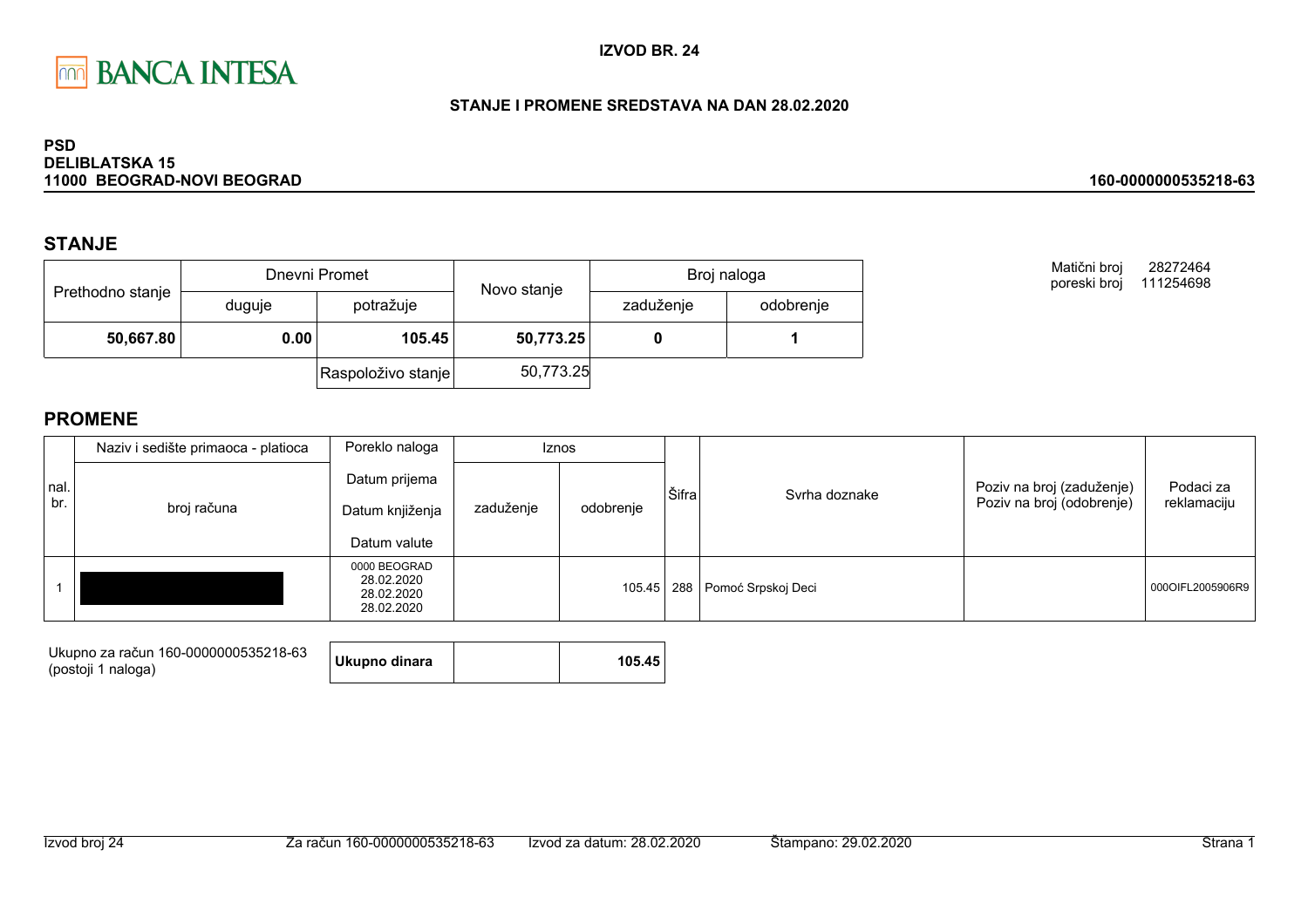

### STANJE I PROMENE SREDSTAVA NA DAN 29.02.2020

#### **PSD DELIBLATSKA 15** 11000 BEOGRAD-NOVI BEOGRAD

# **STANJE**

|                  |        | Dnevni Promet      | Novo stanje | Broj naloga |           |  |
|------------------|--------|--------------------|-------------|-------------|-----------|--|
| Prethodno stanje | duguje | potražuje          |             | zaduženje   | odobrenje |  |
| 50,773.25        | 675.00 | 0.00               | 50,098.25   |             | 0         |  |
|                  |        | Raspoloživo stanje | 50,098.25   |             |           |  |

|                                                | Matični broj<br>poreski broj | 28272464<br>111254698 |        |
|------------------------------------------------|------------------------------|-----------------------|--------|
| Obračun provizije za usluge platnog prometa    |                              |                       |        |
| Period                                         |                              | 2020.02.21-2020.02.29 |        |
| Ukupna provizija                               |                              |                       | 575.00 |
| Bezgotovinski nalozi                           |                              |                       | 90.00  |
| Uplate / Isplate                               |                              |                       |        |
| Prov. za vođenje rač.                          |                              |                       | 485.00 |
| OsloboÄ'eno poreza po Ä?lanu 25. Zakona o PDV. |                              |                       |        |

160-0000000535218-63

|             | Naziv i sedište primaoca - platioca                                                  | Poreklo naloga                                                                          | <b>Iznos</b> |           |       |                                                                                             |                                                        |                          |
|-------------|--------------------------------------------------------------------------------------|-----------------------------------------------------------------------------------------|--------------|-----------|-------|---------------------------------------------------------------------------------------------|--------------------------------------------------------|--------------------------|
| nal.<br>br. | broj računa                                                                          | Datum prijema<br>Datum knjiženja<br>Datum valute                                        | zaduženje    | odobrenje | Šifra | Syrha doznake                                                                               | Poziv na broj (zaduženje)<br>Poziv na broj (odobrenje) | Podaci za<br>reklamaciju |
|             | Banca Intesa AD Beograd, Milentija<br>Popovića 7b, Beograd<br>160-0000000090824-77   | 005108 Novi Beograd,<br>Milentija Popovića 7b<br>29.02.2020<br>29.02.2020<br>29.02.2020 | 485.00       |           | 221   | Naknada za mesečno održavanje računa                                                        |                                                        | 108MEPLRSDL00001         |
|             | Banca Intesa a.d. Beograd, Milentija<br>Popovica 7b, Beograd<br>160-0000000000026-95 | 0000 BEOGRAD<br>29.02.2020<br>29.02.2020<br>29.02.2020                                  | 100.00       |           | 221   | Korišcenje in-house softverskog rešenja<br>(februar, 2020)                                  |                                                        | 000PLPI200600JZQ         |
| 3           | Banca Intesa AD Beograd, Milentija<br>Popovića 7b, Beograd<br>160-0000000090824-77   | 005108 Novi Beograd,<br>Milentija Popovića 7b<br>29.02.2020<br>29.02.2020<br>29.02.2020 | 90.00        |           | 221   | OBRAČUN TARIFE NA USLUGE PLATNOG<br>PROMETA ZA PERIOD: OD - 21-feb-2020<br>DO - 29-feb-2020 | 160000000053521863                                     | 108PLTR2006000WW         |